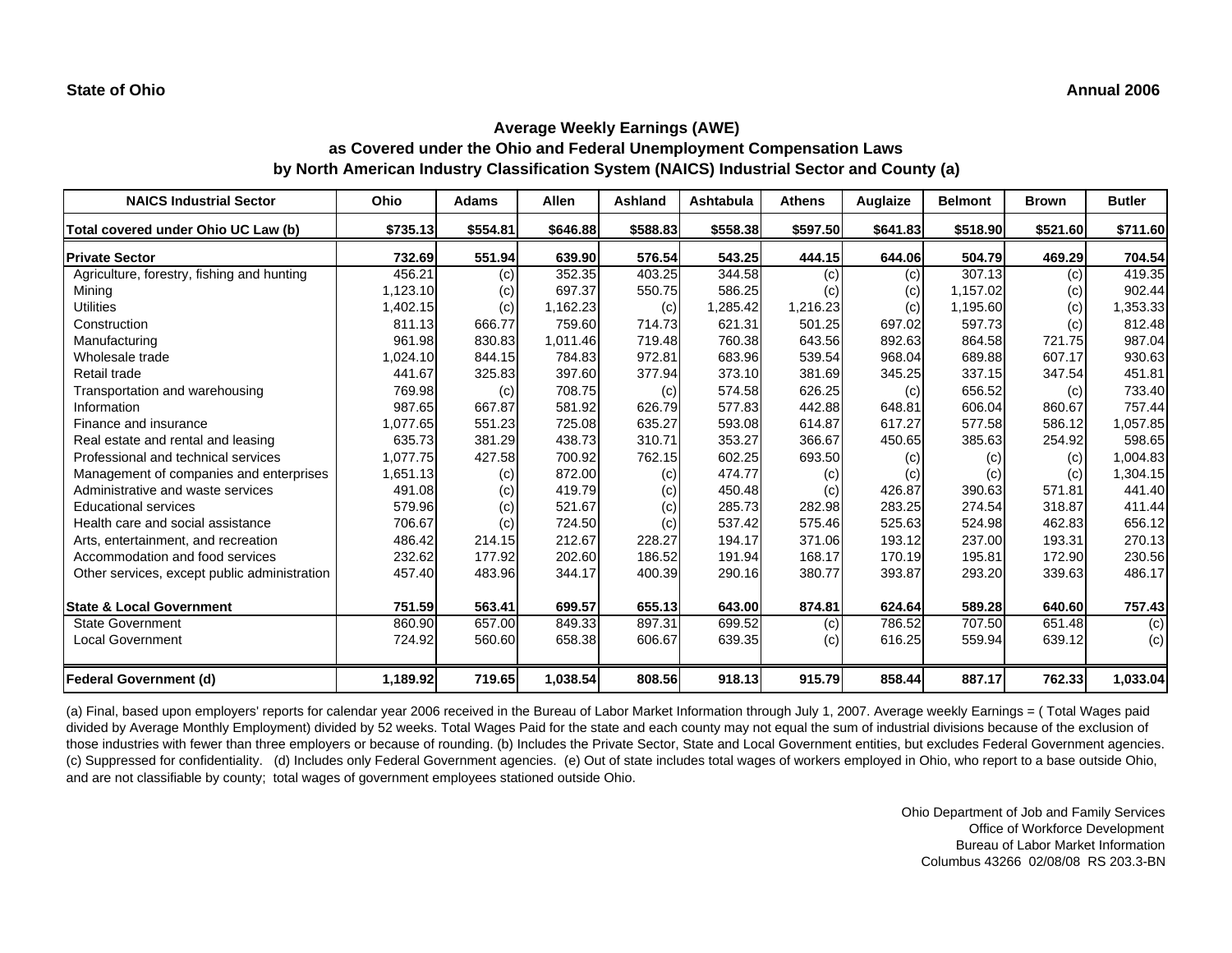| <b>NAICS Industrial Sector</b>               | Carroll  | Champaign | <b>Clark</b> | <b>Clermont</b> | <b>Clinton</b> | Columbiana | Coshocton | Crawford | Cuyahoga | <b>Darke</b> |
|----------------------------------------------|----------|-----------|--------------|-----------------|----------------|------------|-----------|----------|----------|--------------|
| Total covered under Ohio UC Law (b)          | \$511.60 | \$614.50  | \$607.19     | \$700.62        | \$755.13       | \$536.60   | \$620.63  | \$556.08 | \$831.79 | \$575.69     |
| <b>Private Sector</b>                        | 504.94   | 611.67    | 599.15       | 700.27          | 766.75         | 525.23     | 628.94    | 546.52   | 831.06   | 570.38       |
| Agriculture, forestry, fishing and hunting   | 332.17   | (c)       | 502.67       | (c)             | (c)            | 310.04     | 366.23    | (c)      | 352.90   | (c)          |
| Mining                                       | 1,231.71 | (c)       | 748.37       | (c)             | (c)            | 894.56     | 974.29    | (c)      | 944.42   | (c)          |
| <b>Utilities</b>                             | (c)      | (c)       | 1,228.06     | 1,430.29        | (c)            | 1,224.52   | 1,518.44  | (c)      | 1,365.75 | (c)          |
| Construction                                 | 512.94   | 544.79    | 659.08       | 744.79          | 574.71         | 637.31     | 677.65    | 583.25   | 933.13   | 651.15       |
| Manufacturing                                | 700.92   | 901.15    | 895.88       | 1,074.67        | 815.04         | 671.33     | 857.90    | 656.42   | 1,007.83 | 764.19       |
| Wholesale trade                              | (c)      | 692.79    | 736.12       | 1,237.71        | (c)            | 673.17     | 583.50    | 640.54   | 1,156.27 | (c)          |
| Retail trade                                 | 401.13   | 363.12    | 402.33       | 429.29          | 398.06         | 376.85     | 350.02    | 387.73   | 471.92   | 377.87       |
| Transportation and warehousing               | 813.63   | (c)       | 696.92       | 782.79          | 928.79         | 714.58     | 554.38    | (c)      | 791.94   | 784.40       |
| Information                                  | 697.17   | 703.69    | 716.65       | 1,323.38        | 633.50         | 671.56     | 668.87    | 568.00   | 1.092.00 | 501.04       |
| Finance and insurance                        | 547.06   | 665.42    | 613.75       | 1,119.33        | 748.17         | 648.90     | 571.87    | 714.52   | 1,271.83 | 705.06       |
| Real estate and rental and leasing           | 255.10   | 354.42    | 479.75       | 659.94          | 413.44         | 406.85     | 355.65    | 381.42   | 744.60   | 387.60       |
| Professional and technical services          | (c)      | (c)       | 744.81       | 894.15          | 775.06         | 639.23     | 557.42    | 695.46   | 1,182.48 | (c)          |
| Management of companies and enterprises      | (c)      | (c)       | 1,044.31     | 987.25          | 1,325.73       | 1,383.31   | 846.04    | (c)      | 1,579.94 | (c)          |
| Administrative and waste services            | 312.52   | 318.96    | 334.21       | 479.12          | 310.96         | 448.04     | 432.06    | (c)      | 538.10   | 397.42       |
| <b>Educational services</b>                  | 157.94   | (c)       | 706.75       | 389.29          | (c)            | 372.50     | 248.96    | (c)      | 663.96   | 320.31       |
| Health care and social assistance            | 426.37   | (c)       | 636.17       | 634.48          | (c)            | 535.67     | 543.44    | (c)      | 778.13   | 531.04       |
| Arts, entertainment, and recreation          | 142.25   | 187.23    | 277.13       | 312.17          | 281.83         | 240.52     | 236.12    | 220.17   | 947.75   | 189.96       |
| Accommodation and food services              | 161.96   | 224.10    | 212.19       | 224.62          | 199.04         | 188.54     | 182.17    | 167.85   | 263.65   | 169.08       |
| Other services, except public administration | 299.03   | 235.99    | 507.21       | 449.21          | 408.74         | 380.50     | 331.86    | 261.94   | 527.58   | 307.31       |
| <b>State &amp; Local Government</b>          | 542.69   | 627.14    | 659.26       | 702.71          | 671.62         | 604.20     | 566.14    | 621.86   | 837.44   | 613.13       |
| <b>State Government</b>                      | 805.44   | 703.62    | 838.92       | 633.40          | 783.06         | 719.29     | 708.04    | 883.90   | 987.96   | 711.85       |
| <b>Local Government</b>                      | 534.81   | 624.44    | 652.48       | 708.96          | 666.63         | 594.90     | 561.48    | 607.02   | 827.79   | 611.23       |
| <b>Federal Government (d)</b>                | 729.15   | 764.87    | 1,057.08     | 954.40          | 1,111.56       | 1,035.21   | 923.88    | 848.31   | 1,289.12 | 824.67       |

(a) Final, based upon employers' reports for calendar year 2006 received in the Bureau of Labor Market Information through July 1, 2007. Average weekly Earnings = ( Total Wages paid divided by Average Monthly Employment) divided by 52 weeks. Total Wages Paid for the state and each county may not equal the sum of industrial divisions because of the exclusion of those industries with fewer than three employers or because of rounding. (b) Includes the Private Sector, State and Local Government entities, but excludes Federal Government agencies. (c) Suppressed for confidentiality. (d) Includes only Federal Government agencies. (e) Out of state includes total wages of workers employed in Ohio, who report to a base outside Ohio, and are not classifiable by county; total wages of government employees stationed outside Ohio.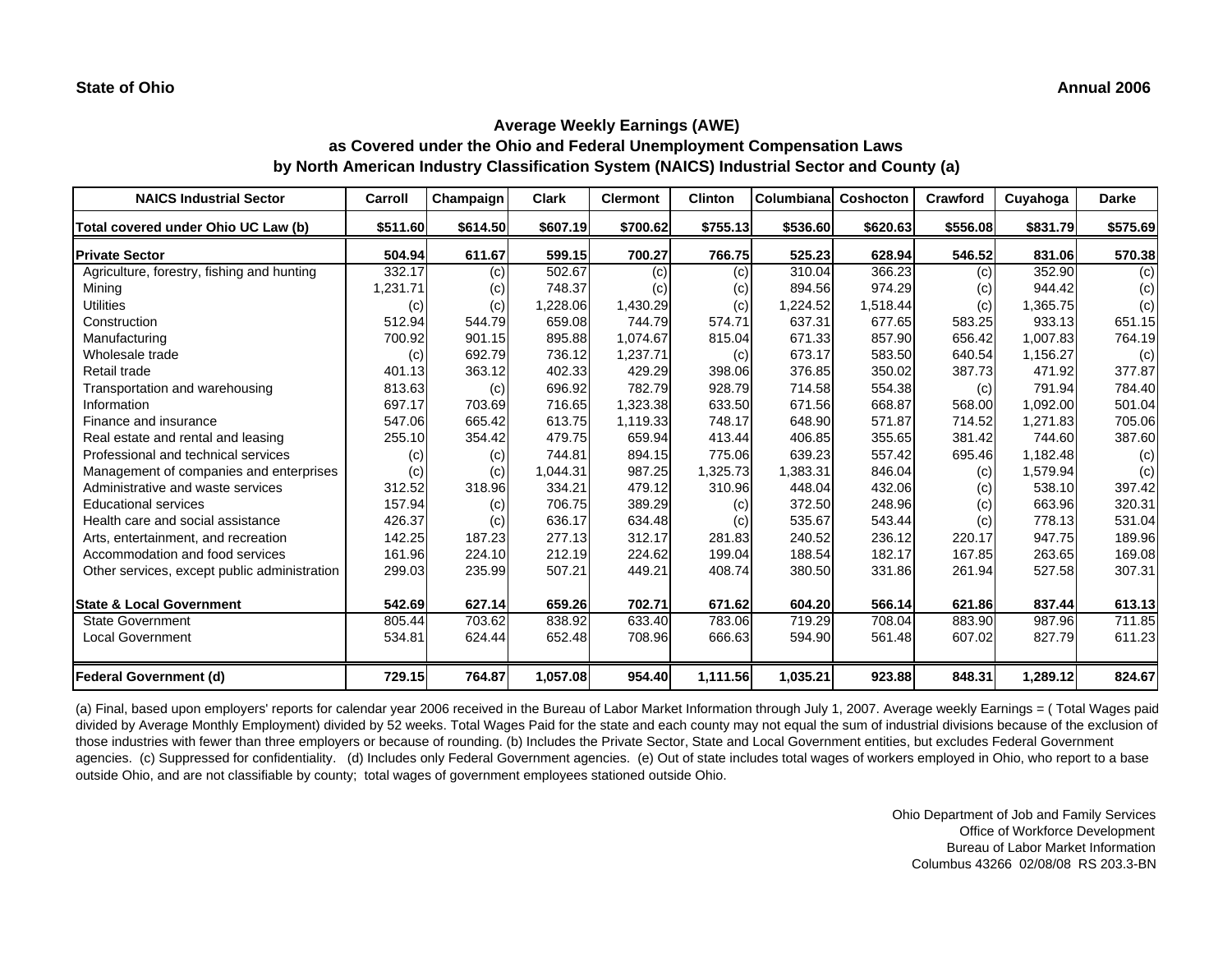| <b>NAICS Industrial Sector</b>               | <b>Defiance</b> | <b>Delaware</b> | Erie     | <b>Fairfield</b> | <b>Fayette</b> | <b>Franklin</b> | <b>Fulton</b> | Gallia   | Geauga   | Greene   |
|----------------------------------------------|-----------------|-----------------|----------|------------------|----------------|-----------------|---------------|----------|----------|----------|
| Total covered under Ohio UC Law (b)          | \$728.19        | \$828.56        | \$642.63 | \$565.15         | \$543.27       | \$806.88        | \$613.35      | \$675.04 | \$659.04 | \$667.35 |
| <b>Private Sector</b>                        | 737.13          | 839.83          | 631.58   | 531.06           | 526.06         | 801.17          | 616.46        | 681.37   | 655.58   | 643.71   |
| Agriculture, forestry, fishing and hunting   | 599.90          | 508.02          | (c)      | 600.58           | (c)            | 569.33          | 456.96        | 501.85   | 484.46   | (c)      |
| Mining                                       | (c)             | 950.42          | (c)      | 456.58           | (c)            | 999.92          | (c)           | 948.67   | 1,078.50 | (c)      |
| <b>Utilities</b>                             | 1,287.06        | 1,064.56        | (c)      | 1,036.21         | (c)            | 1,658.58        | (c)           | 1,369.98 | (c)      | (c)      |
| Construction                                 | 680.94          | 828.42          | 720.40   | 647.90           | 674.67         | 912.63          | 798.38        | 1,101.50 | 745.83   | 714.81   |
| Manufacturing                                | 1,189.17        | 984.63          | 1,151.71 | 786.71           | 811.17         | 985.83          | 762.12        | 763.23   | 781.92   | 896.00   |
| Wholesale trade                              | 706.56          | 1,055.04        | 849.13   | 805.58           | (c)            | 1,037.00        | 753.94        | 537.48   | 938.85   | 1,003.54 |
| Retail trade                                 | 392.40          | 422.54          | 398.38   | 377.85           | 351.19         | 550.67          | 391.35        | 370.44   | 448.75   | 390.69   |
| Transportation and warehousing               | 707.44          | 1,190.46        | (c)      | 748.37           | 567.88         | 849.63          | (c)           | 863.62   | 797.60   | (c)      |
| Information                                  | 623.71          | 1,130.06        | 534.13   | 512.56           | 660.21         | 1,112.71        | 647.56        | 617.40   | 640.46   | 804.67   |
| Finance and insurance                        | 779.67          | 1,427.90        | 804.00   | 628.71           | 668.88         | 1,174.13        | 704.00        | 664.83   | 876.94   | 871.48   |
| Real estate and rental and leasing           | 388.92          | 747.77          | 439.10   | 458.17           | 448.06         | 704.04          | 422.33        | 407.38   | 497.94   | 472.46   |
| Professional and technical services          | 744.96          | 1,613.63        | 796.69   | 712.85           | 419.52         | 1,157.31        | 542.06        | 606.17   | 824.25   | 1,248.58 |
| Management of companies and enterprises      | 1,044.87        | 1,943.31        | 997.12   | 868.69           | (c)            | 1,781.00        | 724.40        | (c)      | 1,445.98 | 1,045.38 |
| Administrative and waste services            | 430.44          | 549.54          | 440.96   | 485.96           | 363.42         | 523.90          | 280.73        | 333.67   | 547.92   | 430.35   |
| <b>Educational services</b>                  | 519.58          | 659.65          | 308.40   | 401.42           | (c)            | 624.75          | (c)           | (c)      | 535.65   | 607.15   |
| Health care and social assistance            | 605.15          | 705.60          | 634.31   | 632.21           | 440.56         | 760.92          | (c)           | (c)      | 705.25   | 630.58   |
| Arts, entertainment, and recreation          | 237.52          | 370.54          | 469.62   | 251.42           | 248.19         | 505.52          | 228.87        | 230.37   | 286.79   | 275.83   |
| Accommodation and food services              | 182.60          | 256.10          | 233.77   | 218.00           | 195.60         | 286.69          | 160.52        | 199.63   | 198.04   | 220.12   |
| Other services, except public administration | 342.73          | 456.08          | 340.10   | 438.54           | 344.75         | 573.77          | 341.30        | 476.65   | 470.71   | 409.64   |
| <b>State &amp; Local Government</b>          | 659.37          | 744.20          | 711.01   | 697.58           | 649.47         | 839.98          | 591.89        | 642.14   | 686.89   | 787.83   |
| <b>State Government</b>                      | 805.79          | 848.44          | 706.90   | 735.77           | 797.46         | 847.27          | 857.77        | (c)      | 662.37   | (c)      |
| <b>Local Government</b>                      | 650.79          | 723.81          | 712.12   | 693.48           | 644.50         | 833.02          | 575.58        | (c)      | 688.33   | (c)      |
| <b>Federal Government (d)</b>                | 848.12          | 914.60          | 1,058.08 | 913.12           | 832.44         | 1,173.38        | 833.52        | 784.60   | 860.19   | 1,388.13 |

(a) Final, based upon employers' reports for calendar year 2006 received in the Bureau of Labor Market Information through July 1, 2007. Average weekly Earnings = ( Total Wages paid divided by Average Monthly Employment) divided by 52 weeks. Total Wages Paid for the state and each county may not equal the sum of industrial divisions because of the exclusion of those industries with fewer than three employers or because of rounding. (b) Includes the Private Sector, State and Local Government entities, but excludes Federal Government agencies. (c) Suppressed for confidentiality. (d) Includes only Federal Government agencies. (e) Out of state includes total wages of workers employed in Ohio, who report to a base outside Ohio, and are not classifiable by county; total wages of government employees stationed outside Ohio.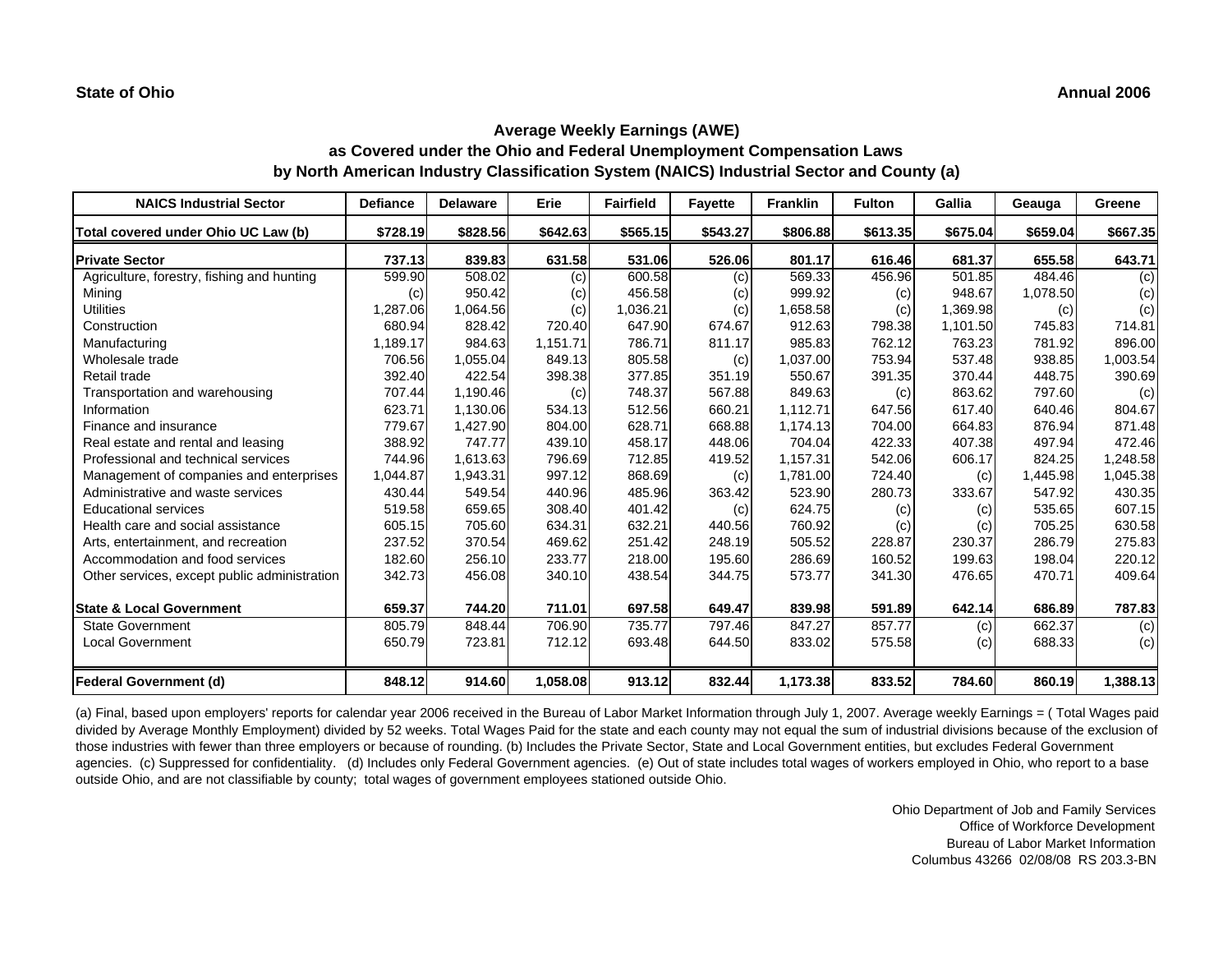| <b>NAICS Industrial Sector</b>               | <b>Guernsey</b> | Hamilton | <b>Hancock</b> | <b>Hardin</b> | <b>Harrison</b> | Henry    | Highland | Hocking  | <b>Holmes</b> | <b>Huron</b> |
|----------------------------------------------|-----------------|----------|----------------|---------------|-----------------|----------|----------|----------|---------------|--------------|
| Total covered under Ohio UC Law (b)          | \$550.15        | \$877.06 | \$710.56       | \$559.83      | \$532.44        | \$632.65 | \$549.02 | \$508.46 | \$535.44      | \$612.33     |
| <b>Private Sector</b>                        | 525.90          | 880.71   | 717.00         | 571.08        | 543.88          | 635.54   | 531.15   | 461.77   | 530.37        | 612.40       |
| Agriculture, forestry, fishing and hunting   | 460.40          | 387.46   | (c)            | 513.62        | 367.87          | 228.67   | 382.06   | 344.63   | 518.81        | (c)          |
| Mining                                       | 751.35          | 824.46   | (c)            | (c)           | 1,229.23        | (c)      | 735.60   | 592.96   | 725.15        | (c)          |
| <b>Utilities</b>                             | 1,216.56        | 1,385.48 | 1,190.33       | 1,107.48      | (c)             | (c)      | 872.38   | (c)      | (c)           | (c)          |
| Construction                                 | 715.69          | 888.63   | 655.27         | 523.83        | 419.69          | 740.37   | 601.44   | 526.06   | 568.04        | 881.87       |
| Manufacturing                                | 745.38          | 1,124.73 | 860.31         | 724.31        | 662.92          | 857.75   | 651.44   | 728.88   | 603.50        | 739.87       |
| Wholesale trade                              | 674.54          | 1,243.33 | 856.87         | 949.87        | 711.23          | (c)      | 477.02   | (c)      | 457.00        | (c)          |
| Retail trade                                 | 367.73          | 448.83   | 428.06         | 368.88        | 292.63          | 390.98   | 393.85   | 369.56   | 395.63        | 389.83       |
| Transportation and warehousing               | 629.60          | 702.62   | 832.58         | 512.46        | (c)             | 723.46   | 799.06   | 546.13   | (c)           | 704.23       |
| Information                                  | 530.23          | 1.154.31 | 675.44         | 486.56        | 709.85          | 749.90   | 653.25   | 580.60   | 526.67        | 613.17       |
| Finance and insurance                        | 695.10          | 1,273.48 | 889.90         | 583.96        | (c)             | 676.83   | 980.02   | 608.13   | 681.58        | 630.71       |
| Real estate and rental and leasing           | 366.33          | 793.21   | 558.63         | 383.88        | (c)             | 472.19   | 361.23   | 255.29   | 346.75        | 403.10       |
| Professional and technical services          | (c)             | 1,166.63 | 730.75         | 457.21        | 476.63          | (c)      | (c)      | 483.98   | 717.69        | 728.38       |
| Management of companies and enterprises      | (c)             | 2,017.73 | 1,038.17       | (c)           | (c)             | (c)      | (c)      | (c)      | 842.38        | 1,378.33     |
| Administrative and waste services            | 253.02          | 552.29   | 494.56         | 283.73        | (c)             | 477.23   | 220.79   | 322.37   | 604.06        | 327.23       |
| <b>Educational services</b>                  | 248.69          | 555.54   | 654.73         | (c)           | (c)             | 218.83   | (c)      | 626.88   | (c)           | (c)          |
| Health care and social assistance            | 543.15          | 813.10   | 714.17         | (c)           | (c)             | 491.19   | 576.40   | 493.10   | 461.60        | (c)          |
| Arts, entertainment, and recreation          | 236.04          | 894.75   | 275.23         | 168.62        | 241.42          | 232.75   | 207.02   | 207.40   | 183.65        | 244.19       |
| Accommodation and food services              | 211.79          | 257.04   | 205.21         | 209.44        | 121.87          | 167.37   | 183.58   | 198.10   | 197.90        | 193.00       |
| Other services, except public administration | 395.22          | 535.96   | 406.94         | 277.69        | 296.94          | 287.56   | 288.32   | 289.48   | 446.67        | 342.70       |
| <b>State &amp; Local Government</b>          | 666.55          | 839.73   | 641.27         | 511.72        | 490.10          | 618.31   | 610.46   | 637.76   | 581.20        | 611.72       |
| <b>State Government</b>                      | 800.46          | (c)      | 868.15         | 693.37        | 712.54          | 661.33   | 693.87   | 879.85   | 660.17        | 772.21       |
| <b>Local Government</b>                      | 611.60          | (c)      | 627.23         | 507.69        | 480.92          | 617.71   | 606.79   | 577.33   | 579.65        | 606.10       |
| <b>Federal Government (d)</b>                | 789.54          | 1,215.46 | 942.35         | 767.88        | 723.71          | 865.65   | 841.56   | 738.69   | 763.60        | 825.85       |

(a) Final, based upon employers' reports for calendar year 2006 received in the Bureau of Labor Market Information through July 1, 2007. Average weekly Earnings = ( Total Wages paid divided by Average Monthly Employment) divided by 52 weeks. Total Wages Paid for the state and each county may not equal the sum of industrial divisions because of the exclusion of those industries with fewer than three employers or because of rounding. (b) Includes the Private Sector, State and Local Government entities, but excludes Federal Government agencies. (c) Suppressed for confidentiality. (d) Includes only Federal Government agencies. (e) Out of state includes total wages of workers employed in Ohio, who report to a base outside Ohio, and are not classifiable by county; total wages of government employees stationed outside Ohio.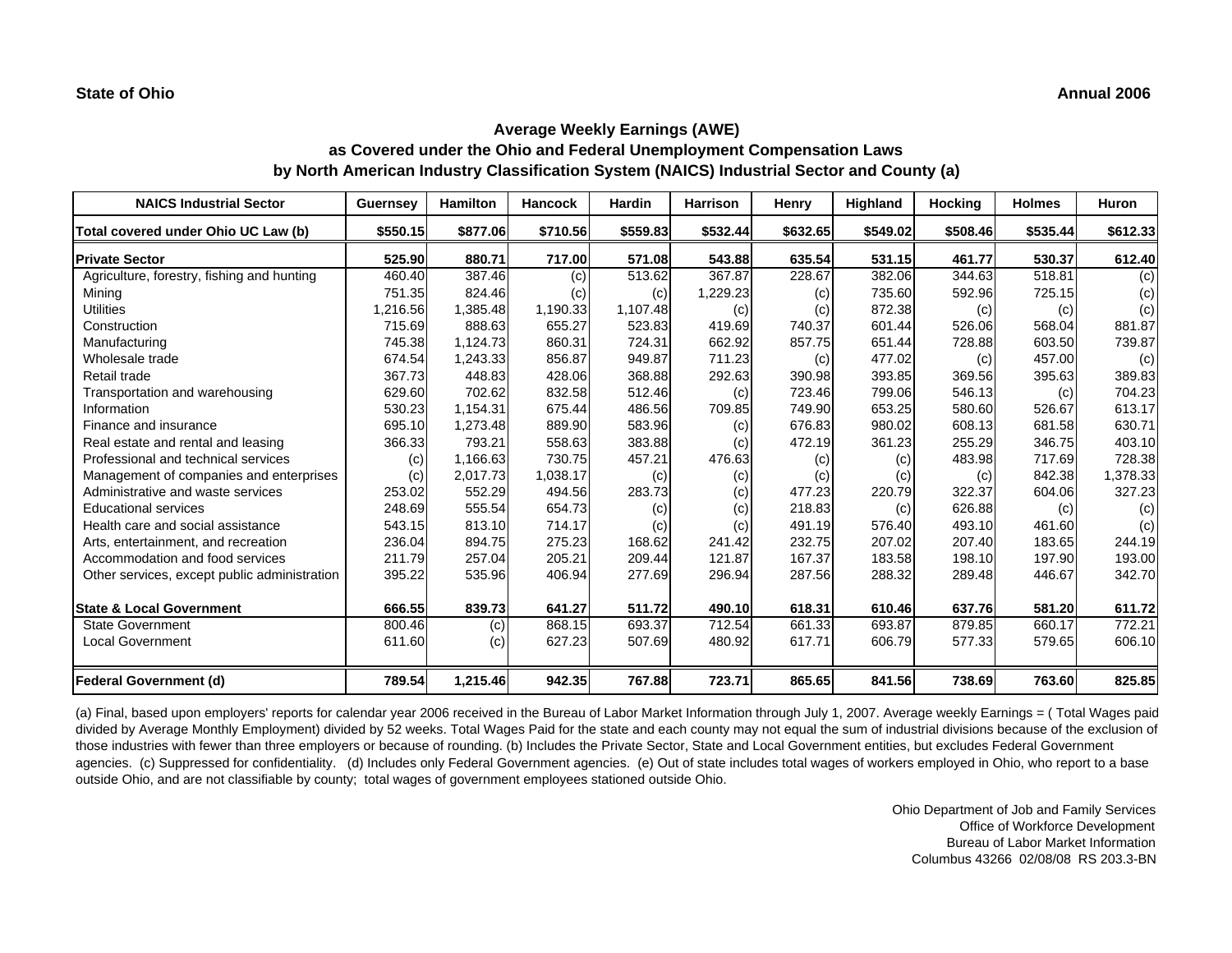| <b>NAICS Industrial Sector</b>               | <b>Jackson</b> | <b>Jefferson</b> | Knox     | Lake     | Lawrence | Licking  | Logan    | Lorain   | Lucas    | <b>Madison</b> |
|----------------------------------------------|----------------|------------------|----------|----------|----------|----------|----------|----------|----------|----------------|
| Total covered under Ohio UC Law (b)          | \$508.67       | \$606.44         | \$639.27 | \$677.92 | \$485.56 | \$636.17 | \$704.23 | \$676.15 | \$725.48 | \$637.79       |
| <b>Private Sector</b>                        | 495.13         | 614.63           | 640.06   | 673.10   | 459.46   | 624.50   | 716.73   | 667.67   | 710.19   | 606.87         |
| Agriculture, forestry, fishing and hunting   | 438.27         | (c)              | 361.92   | 471.79   | (c)      | 464.92   | 416.38   | (c)      | (c)      | (c)            |
| Mining                                       | 774.13         | (c)              | 607.79   | 1,026.96 | (c)      | 719.40   | 1,047.58 | (c)      | (c)      | (c)            |
| <b>Utilities</b>                             | (c)            | 1,459.46         | 949.90   | 1,607.38 | 861.25   | 1,129.79 | 847.25   | 1,236.58 | 1,343.69 | (c)            |
| Construction                                 | 682.38         | 726.92           | 724.15   | 752.13   | (c)      | 660.98   | 703.17   | 704.27   | 934.48   | 691.77         |
| Manufacturing                                | 574.63         | 1.167.58         | 1.008.38 | 969.40   | 704.88   | 868.79   | 1,158.21 | 1.088.10 | 1,168.77 | 835.33         |
| Wholesale trade                              | 685.37         | 660.06           | 729.52   | 930.75   | 607.52   | 829.71   | 757.81   | 868.44   | 874.17   | 799.42         |
| Retail trade                                 | 346.10         | 351.90           | 373.02   | 445.96   | 359.50   | 422.63   | 389.52   | 405.96   | 429.46   | 456.02         |
| Transportation and warehousing               | (c)            | 614.54           | 540.52   | 641.90   | 694.88   | 888.37   | 697.00   | 685.48   | 668.90   | 643.19         |
| Information                                  | 570.90         | 635.77           | 764.71   | 696.71   | 860.92   | 700.75   | 614.98   | 707.75   | 904.79   | 502.42         |
| Finance and insurance                        | 674.33         | 533.38           | 598.87   | 837.75   | 584.58   | 872.33   | 657.96   | 745.98   | 1,031.62 | 604.79         |
| Real estate and rental and leasing           | 329.33         | 422.92           | 357.23   | 500.42   | 280.56   | 689.17   | 441.98   | 456.19   | 551.33   | 320.62         |
| Professional and technical services          | (c)            | 587.10           | 658.17   | 908.94   | 499.52   | 1,122.10 | (c)      | 863.71   | 916.06   | 834.73         |
| Management of companies and enterprises      | (c)            | 1,763.06         | 694.44   | 1,292.71 | 1,422.38 | 955.37   | (c)      | 1,118.98 | 1,588.10 | 1,146.83       |
| Administrative and waste services            | 542.15         | 507.38           | 416.71   | 452.85   | 453.85   | 424.35   | 397.52   | 447.54   | 466.40   | 394.88         |
| <b>Educational services</b>                  | 253.94         | (c)              | 760.81   | 422.56   | 250.48   | 705.37   | 230.15   | 651.02   | 518.29   | 337.15         |
| Health care and social assistance            | 510.31         | (c)              | 545.65   | 622.19   | 397.75   | 627.77   | 603.54   | 666.06   | 751.94   | 529.42         |
| Arts, entertainment, and recreation          | 215.98         | 264.90           | 241.56   | 309.40   | 183.54   | 283.63   | 239.46   | 250.83   | 309.40   | 212.48         |
| Accommodation and food services              | 181.46         | 179.50           | 187.27   | 217.58   | 198.60   | 212.04   | 181.12   | 202.73   | 218.60   | 213.88         |
| Other services, except public administration | 317.92         | 286.48           | 308.60   | 432.77   | 400.45   | 389.41   | 380.65   | 385.01   | 407.35   | 354.59         |
| <b>State &amp; Local Government</b>          | 593.71         | 557.97           | 634.85   | 713.33   | 568.82   | 705.48   | 610.48   | 725.27   | 839.39   | 745.98         |
| State Government                             | 849.85         | 833.90           | (c)      | 781.21   | 514.90   | 804.98   | 630.56   | 833.54   | 882.85   | 853.08         |
| <b>Local Government</b>                      | 562.46         | 550.25           | (c)      | 712.52   | 575.98   | 689.79   | 609.69   | 715.12   | 821.29   | 662.08         |
| <b>Federal Government (d)</b>                | 819.56         | 915.25           | 837.33   | 1,118.29 | 830.27   | 1,048.83 | 916.73   | 1,842.79 | 1,085.04 | 884.67         |

(a) Final, based upon employers' reports for calendar year 2006 received in the Bureau of Labor Market Information through July 1, 2007. Average weekly Earnings = ( Total Wages paid divided by Average Monthly Employment) divided by 52 weeks. Total Wages Paid for the state and each county may not equal the sum of industrial divisions because of the exclusion of those industries with fewer than three employers or because of rounding. (b) Includes the Private Sector, State and Local Government entities, but excludes Federal Government agencies. (c) Suppressed for confidentiality. (d) Includes only Federal Government agencies. (e) Out of state includes total wages of workers employed in Ohio, who report to a base outside Ohio, and are not classifiable by county; total wages of government employees stationed outside Ohio.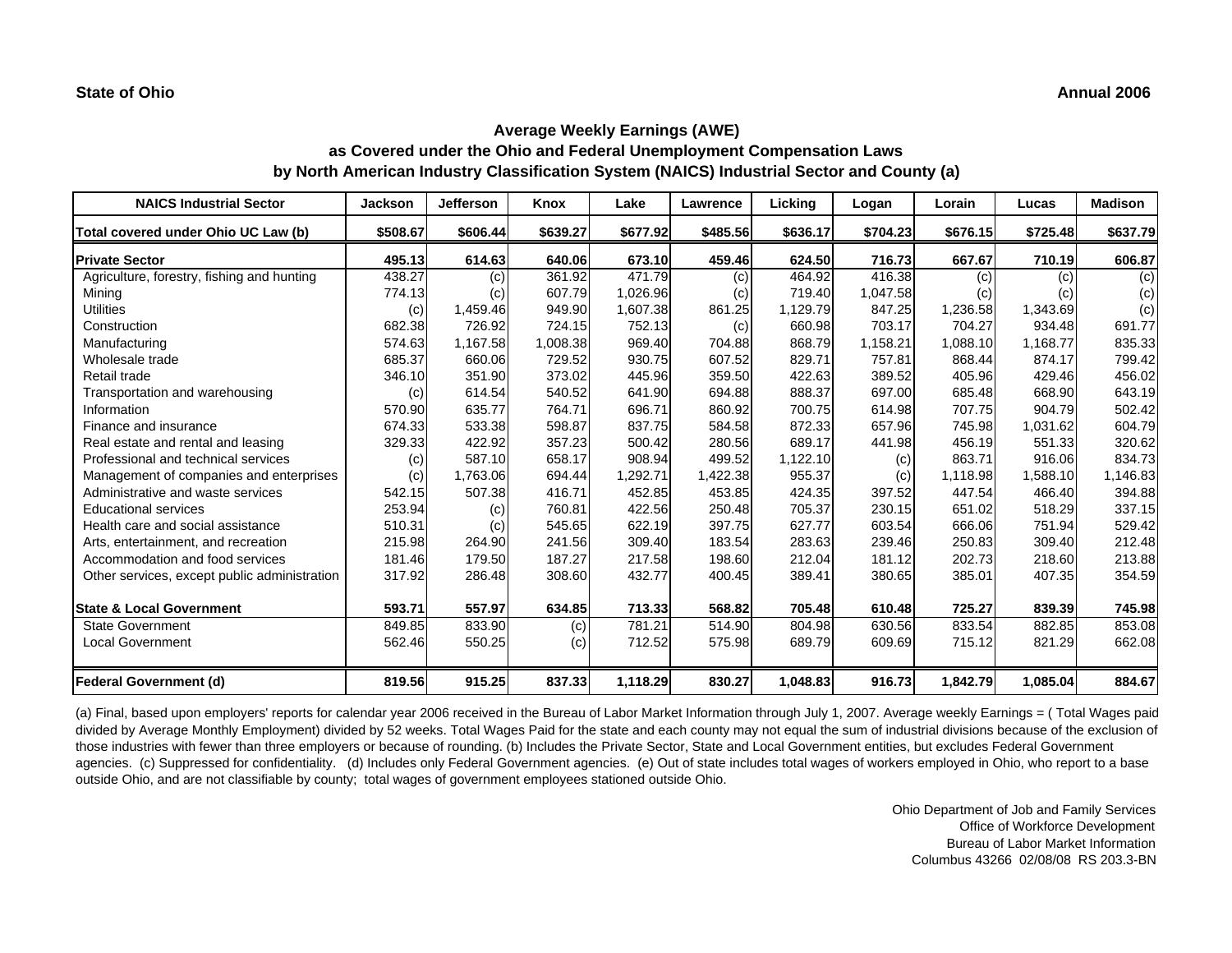| <b>NAICS Industrial Sector</b>               | <b>Mahoning</b> | <b>Marion</b> | Medina   | <b>Meigs</b> | <b>Mercer</b> | <b>Miami</b> | <b>Monroe</b> | Montgomery | Morgan   | <b>Morrow</b> |
|----------------------------------------------|-----------------|---------------|----------|--------------|---------------|--------------|---------------|------------|----------|---------------|
| Total covered under Ohio UC Law (b)          | \$589.88        | \$619.94      | \$655.15 | \$430.85     | \$574.58      | \$633.42     | \$575.40      | \$769.06   | \$493.13 | \$541.71      |
| <b>Private Sector</b>                        | 570.60          | 603.02        | 650.23   | 401.31       | 569.46        | 625.81       | 608.10        | 767.63     | 477.06   | 521.42        |
| Agriculture, forestry, fishing and hunting   | 402.23          | (c)           | 427.54   | 278.94       | (c)           | 314.54       | 238.94        | (c)        | (c)      | 365.08        |
| Mining                                       | 905.71          | (c)           | 987.77   | 685.42       | (c)           | 803.50       | 379.62        | (c)        | (c)      | 621.81        |
| <b>Utilities</b>                             | 1,184.02        | (c)           | (c)      | 1,185.13     | (c)           | (c)          | 1,190.75      | 1,469.40   | (c)      | (c)           |
| Construction                                 | 785.35          | 689.29        | 828.04   | 664.87       | 679.17        | 694.35       | 633.50        | 790.88     | 710.71   | 663.08        |
| Manufacturing                                | 761.94          | 793.25        | 810.75   | 550.52       | 716.44        | 873.79       | 1,484.15      | 1,133.48   | 771.69   | 763.48        |
| Wholesale trade                              | 823.48          | (c)           | 939.52   | 709.85       | (c)           | 896.67       | 712.87        | 942.92     | 806.06   | 649.08        |
| Retail trade                                 | 402.42          | 378.23        | 427.31   | 322.38       | 397.10        | 407.69       | 281.98        | 427.83     | 291.15   | 376.25        |
| Transportation and warehousing               | 724.92          | (c)           | (c)      | 552.65       | 742.12        | (c)          | 538.31        | 749.02     | (c)      | (c)           |
| Information                                  | 733.98          | 863.15        | 697.71   | (c)          | 522.40        | 616.38       | (c)           | 1,123.46   | 455.75   | 451.50        |
| Finance and insurance                        | 840.90          | 659.35        | 806.37   | 469.21       | 708.98        | 829.65       | 526.69        | 968.37     | (c)      | 576.63        |
| Real estate and rental and leasing           | 572.00          | 665.38        | 418.50   | 169.96       | 410.67        | 525.60       | 180.23        | 613.67     | (c)      | 315.96        |
| Professional and technical services          | 748.04          | 556.65        | 829.98   | (c)          | 712.17        | (c)          | 416.63        | 1,034.60   | 288.88   | 471.87        |
| Management of companies and enterprises      | 808.98          | 739.06        | 1,426.10 | (c)          | 1,385.50      | (c)          | (c)           | 1,754.42   | (c)      | (c)           |
| Administrative and waste services            | 471.06          | 399.08        | 522.77   | 256.65       | 425.63        | 352.38       | 836.69        | 481.04     | (c)      | 325.19        |
| <b>Educational services</b>                  | 414.62          | 257.77        | 324.37   | (c)          | 224.50        | 383.31       | 301.40        | 667.00     | (c)      | (c)           |
| Health care and social assistance            | 616.29          | 632.75        | 608.92   | (c)          | 498.37        | 631.62       | 373.33        | 786.37     | 397.83   | (c)           |
| Arts, entertainment, and recreation          | 203.54          | 206.65        | 245.10   | (c)          | 229.96        | 275.04       | 194.50        | 346.37     | 201.48   | 204.13        |
| Accommodation and food services              | 205.12          | 193.38        | 193.25   | (c)          | 167.13        | 212.38       | 151.17        | 229.85     | 160.33   | 166.63        |
| Other services, except public administration | 395.46          | 348.59        | 408.02   | (c)          | 330.79        | 325.70       | 293.56        | 475.41     | 253.80   | 378.24        |
| <b>State &amp; Local Government</b>          | 718.82          | 683.66        | 691.67   | 506.13       | 603.01        | 689.47       | 489.54        | 780.68     | 530.26   | 592.30        |
| <b>State Government</b>                      | 756.02          | 769.42        | 854.46   | 678.81       | 621.69        | 851.54       | 662.63        | 967.12     | 666.06   | 851.69        |
| <b>Local Government</b>                      | 705.71          | 654.88        | 687.98   | 498.46       | 601.71        | 685.31       | 482.10        | 768.06     | 518.52   | 579.63        |
| <b>Federal Government (d)</b>                | 1,090.13        | 954.10        | 1,000.52 | 811.67       | 805.13        | 939.10       | 786.85        | 1,050.63   | 816.42   | 689.98        |

(a) Final, based upon employers' reports for calendar year 2006 received in the Bureau of Labor Market Information through July 1, 2007. Average weekly Earnings = ( Total Wages paid divided by Average Monthly Employment) divided by 52 weeks. Total Wages Paid for the state and each county may not equal the sum of industrial divisions because of the exclusion of those industries with fewer than three employers or because of rounding. (b) Includes the Private Sector, State and Local Government entities, but excludes Federal Government agencies. (c) Suppressed for confidentiality. (d) Includes only Federal Government agencies. (e) Out of state includes total wages of workers employed in Ohio, who report to a base outside Ohio, and are not classifiable by county; total wages of government employees stationed outside Ohio.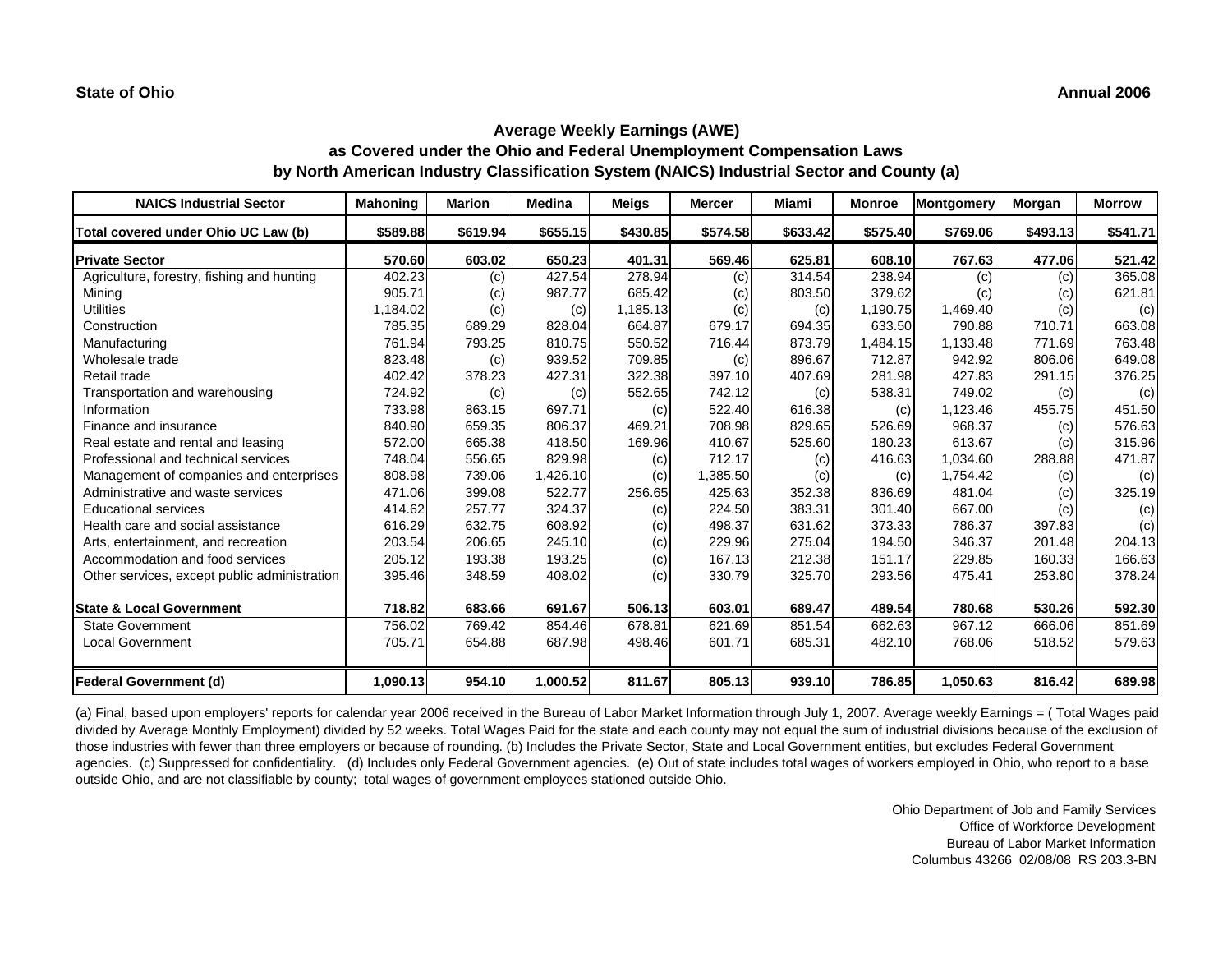| <b>NAICS Industrial Sector</b>               | <b>Muskingum</b> | <b>Noble</b> | <b>Ottawa</b> | Paulding | Perry    | Pickaway | <b>Pike</b> | Portage  | Preble   | Putnam   |
|----------------------------------------------|------------------|--------------|---------------|----------|----------|----------|-------------|----------|----------|----------|
| Total covered under Ohio UC Law (b)          | \$556.38         | \$542.52     | \$643.90      | \$572.67 | \$556.54 | \$656.54 | \$664.25    | \$668.75 | \$579.85 | \$535.17 |
| <b>Private Sector</b>                        | 546.00           | 491.12       | 638.79        | 565.50   | 575.15   | 620.31   | 674.90      | 633.04   | 576.12   | 535.29   |
| Agriculture, forestry, fishing and hunting   | 315.23           | (c)          | 361.29        | (c)      | 363.81   | (c)      | (c)         | 354.58   | (c)      | (c)      |
| Mining                                       | 912.38           | (c)          | 1,675.08      | (c)      | 782.88   | (c)      | (c)         | 896.79   | (c)      | (c)      |
| <b>Utilities</b>                             | 1,225.04         | 679.56       | (c)           | (c)      | 1,518.02 | 1,290.44 | (c)         | (c)      | (c)      | (c)      |
| Construction                                 | 659.27           | 432.75       | 612.50        | 636.02   | 1,012.21 | 696.23   | 834.69      | 719.71   | 563.38   | 604.90   |
| Manufacturing                                | 707.27           | 792.87       | 908.67        | 690.62   | 686.35   | 977.88   | 858.88      | 867.38   | 881.29   | 788.21   |
| Wholesale trade                              | 774.85           | 472.92       | (c)           | 691.06   | 585.31   | 849.67   | (c)         | 964.52   | 658.21   | 619.83   |
| Retail trade                                 | 386.13           | 335.54       | 411.63        | 362.42   | 336.69   | 399.46   | 361.67      | 427.21   | 374.75   | 325.58   |
| Transportation and warehousing               | 517.56           | 590.17       | 671.75        | (c)      | 364.81   | 601.50   | 600.60      | (c)      | (c)      | 641.42   |
| Information                                  | 611.44           | 842.83       | 710.00        | 435.42   | 809.98   | 814.50   | 588.35      | 706.23   | 596.02   | 612.50   |
| Finance and insurance                        | 752.27           | (c)          | 611.33        | 557.65   | 491.67   | 662.04   | 617.75      | 672.85   | 701.29   | 636.71   |
| Real estate and rental and leasing           | 471.94           | (c)          | 454.02        | 218.58   | 268.04   | 355.63   | 301.56      | 496.04   | 308.77   | 388.25   |
| Professional and technical services          | 706.27           | (c)          | 612.06        | 567.98   | 676.40   | 628.67   | (c)         | 846.90   | 456.75   | 636.69   |
| Management of companies and enterprises      | 787.67           | (c)          | (c)           | (c)      | (c)      | 1,399.79 | (c)         | 873.46   | (c)      | (c)      |
| Administrative and waste services            | 390.94           | (c)          | (c)           | 287.13   | (c)      | 425.85   | 1,067.02    | 427.79   | 282.21   | 370.88   |
| <b>Educational services</b>                  | 558.48           | (c)          | (c)           | (c)      | (c)      | 341.02   | (c)         | 531.10   | (c)      | 261.31   |
| Health care and social assistance            | 652.10           | 359.08       | (c)           | (c)      | (c)      | 583.48   | (c)         | 532.46   | (c)      | 431.19   |
| Arts, entertainment, and recreation          | 266.79           | (c)          | 389.38        | 247.25   | 161.69   | 262.54   | 143.71      | 293.46   | 232.69   | 263.71   |
| Accommodation and food services              | 210.29           | (c)          | 235.00        | 143.31   | 161.65   | 194.60   | 193.87      | 215.29   | 189.73   | 126.75   |
| Other services, except public administration | 379.68           | 174.83       | 383.45        | 453.63   | 309.73   | 298.29   | 330.07      | 400.52   | 313.91   | 232.42   |
| <b>State &amp; Local Government</b>          | 618.92           | 650.32       | 672.14        | 597.22   | 512.64   | 745.27   | 614.50      | 794.06   | 599.27   | 534.61   |
| <b>State Government</b>                      | 623.29           | (c)          | 809.06        | 691.71   | 712.90   | 878.27   | 621.85      | 978.90   | 609.31   | 765.25   |
| <b>Local Government</b>                      | 618.52           | (c)          | 658.17        | 594.56   | 508.15   | 669.73   | 614.50      | 697.87   | 598.71   | 527.65   |
| <b>Federal Government (d)</b>                | 938.50           | 697.56       | 889.12        | 728.38   | 690.54   | 846.52   | 933.10      | 903.46   | 743.94   | 742.04   |

(a) Final, based upon employers' reports for calendar year 2006 received in the Bureau of Labor Market Information through July 1, 2007. Average weekly Earnings = ( Total Wages paid divided by Average Monthly Employment) divided by 52 weeks. Total Wages Paid for the state and each county may not equal the sum of industrial divisions because of the exclusion of those industries with fewer than three employers or because of rounding. (b) Includes the Private Sector, State and Local Government entities, but excludes Federal Government agencies. (c) Suppressed for confidentiality. (d) Includes only Federal Government agencies. (e) Out of state includes total wages of workers employed in Ohio, who report to a base outside Ohio, and are not classifiable by county; total wages of government employees stationed outside Ohio.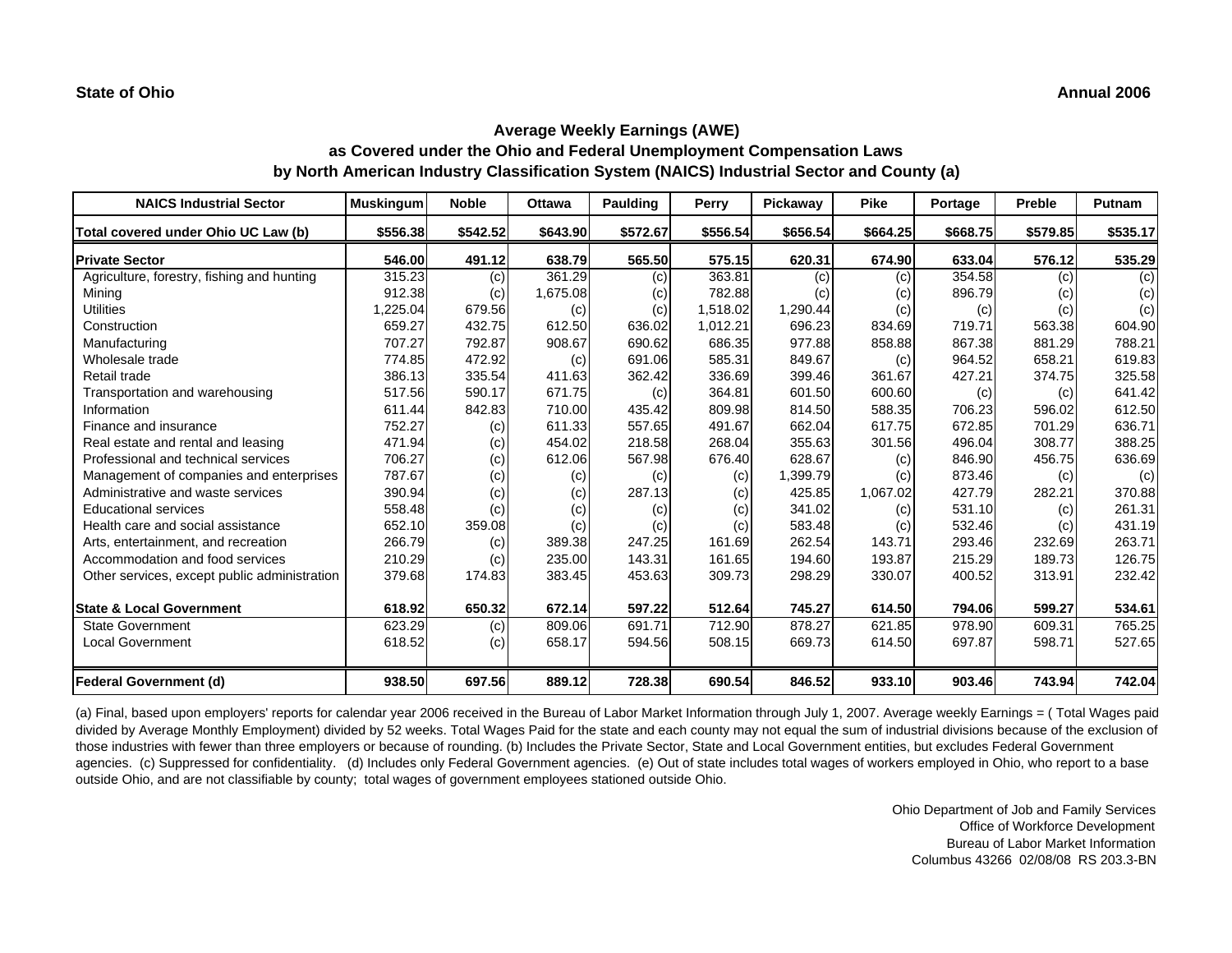| <b>NAICS Industrial Sector</b>               | <b>Richland</b> | <b>Ross</b> | <b>Sandusky</b> | <b>Scioto</b> | Seneca   | <b>Shelby</b> | <b>Stark</b> | <b>Summit</b> | Trumbull | <b>Tuscarawas</b> |
|----------------------------------------------|-----------------|-------------|-----------------|---------------|----------|---------------|--------------|---------------|----------|-------------------|
| Total covered under Ohio UC Law (b)          | \$633.52        | \$647.17    | \$605.63        | \$549.19      | \$566.27 | \$739.65      | \$639.06     | \$742.12      | \$743.94 | \$554.38          |
| <b>Private Sector</b>                        | 625.23          | 634.54      | 597.12          | 508.17        | 557.81   | 745.87        | 633.42       | 737.62        | 750.02   | 543.08            |
| Agriculture, forestry, fishing and hunting   | 330.62          | 370.79      | (c)             | 333.21        | 434.15   | (c)           | 534.62       | 577.06        | 464.13   | 479.71            |
| Mining                                       | 638.87          | 610.60      | (c)             | 723.44        | 936.23   | (c)           | 923.98       | 1,006.69      | 737.52   | 980.54            |
| <b>Utilities</b>                             | (c)             | 1,130.48    | (c)             | 992.75        | 1,066.04 | (c)           | 1,360.40     | 1,537.13      | 1,264.90 | 1,062.04          |
| Construction                                 | 689.21          | 670.54      | 673.73          | 666.52        | 740.98   | 879.21        | 752.92       | 800.71        | 670.94   | 632.08            |
| Manufacturing                                | 943.44          | 1.041.35    | 805.40          | 682.31        | 762.50   | 928.06        | 939.08       | 960.81        | 1.366.48 | 734.00            |
| Wholesale trade                              | 730.98          | 725.54      | 679.73          | 532.19        | 621.85   | 773.08        | 877.65       | 1,083.85      | 779.60   | 658.08            |
| Retail trade                                 | 408.27          | 400.60      | 412.75          | 392.23        | 419.19   | 447.56        | 415.88       | 462.63        | 390.48   | 373.27            |
| Transportation and warehousing               | (c)             | 773.46      | (c)             | 590.54        | 521.81   | (c)           | 625.12       | 845.67        | 761.15   | 699.52            |
| Information                                  | 934.92          | 990.85      | 645.42          | 576.13        | 756.83   | 838.50        | 705.71       | 962.54        | 742.35   | 573.83            |
| Finance and insurance                        | 699.63          | 638.54      | 598.81          | 627.15        | 713.10   | 714.40        | 807.02       | 957.10        | 683.56   | 634.60            |
| Real estate and rental and leasing           | 400.19          | 467.15      | 663.04          | 401.31        | 392.87   | 629.96        | 526.69       | 562.19        | 510.02   | 435.81            |
| Professional and technical services          | 694.58          | 563.71      | 613.06          | 715.94        | 509.87   | (c)           | 739.60       | 1,036.85      | 668.44   | 765.85            |
| Management of companies and enterprises      | 1,096.37        | 829.98      | 858.25          | (c)           | 843.81   | (c)           | 1,220.60     | 1.491.83      | 1,073.17 | 871.71            |
| Administrative and waste services            | 346.50          | 382.35      | 407.42          | (c)           | 273.71   | 300.46        | 407.54       | 434.37        | 392.60   | 392.02            |
| <b>Educational services</b>                  | 332.06          | 378.02      | (c)             | 304.69        | 491.06   | (c)           | 469.98       | 512.77        | 353.23   | 301.85            |
| Health care and social assistance            | 666.98          | 741.15      | (c)             | 580.08        | 504.88   | (c)           | 683.10       | 725.48        | 684.15   | 549.87            |
| Arts, entertainment, and recreation          | 221.69          | 217.37      | 239.67          | 154.67        | 211.71   | 239.06        | 259.02       | 313.77        | 233.29   | 203.04            |
| Accommodation and food services              | 204.60          | 207.46      | 196.79          | 180.90        | 165.81   | 196.02        | 214.40       | 220.92        | 192.62   | 198.13            |
| Other services, except public administration | 384.03          | 313.73      | 351.90          | 323.22        | 279.18   | 441.19        | 380.71       | 422.43        | 322.98   | 405.02            |
| <b>State &amp; Local Government</b>          | 684.12          | 699.11      | 665.82          | 695.38        | 619.99   | 676.25        | 682.85       | 780.24        | 697.48   | 632.13            |
| State Government                             | 808.19          | 809.87      | 1.024.13        | 793.81        | (c)      | 900.00        | 863.21       | 919.19        | 828.19   | 849.06            |
| <b>Local Government</b>                      | 652.33          | 641.21      | 640.90          | 646.02        | (c)      | 647.83        | 668.19       | 753.46        | 683.96   | 607.85            |
| <b>Federal Government (d)</b>                | 1,044.71        | 1,266.94    | 879.21          | 870.21        | 824.85   | 818.73        | 1,050.10     | 1,095.37      | 965.75   | 869.44            |

(a) Final, based upon employers' reports for calendar year 2006 received in the Bureau of Labor Market Information through July 1, 2007. Average weekly Earnings = ( Total Wages paid divided by Average Monthly Employment) divided by 52 weeks. Total Wages Paid for the state and each county may not equal the sum of industrial divisions because of the exclusion of those industries with fewer than three employers or because of rounding. (b) Includes the Private Sector, State and Local Government entities, but excludes Federal Government agencies. (c) Suppressed for confidentiality. (d) Includes only Federal Government agencies. (e) Out of state includes total wages of workers employed in Ohio, who report to a base outside Ohio, and are not classifiable by county; total wages of government employees stationed outside Ohio.